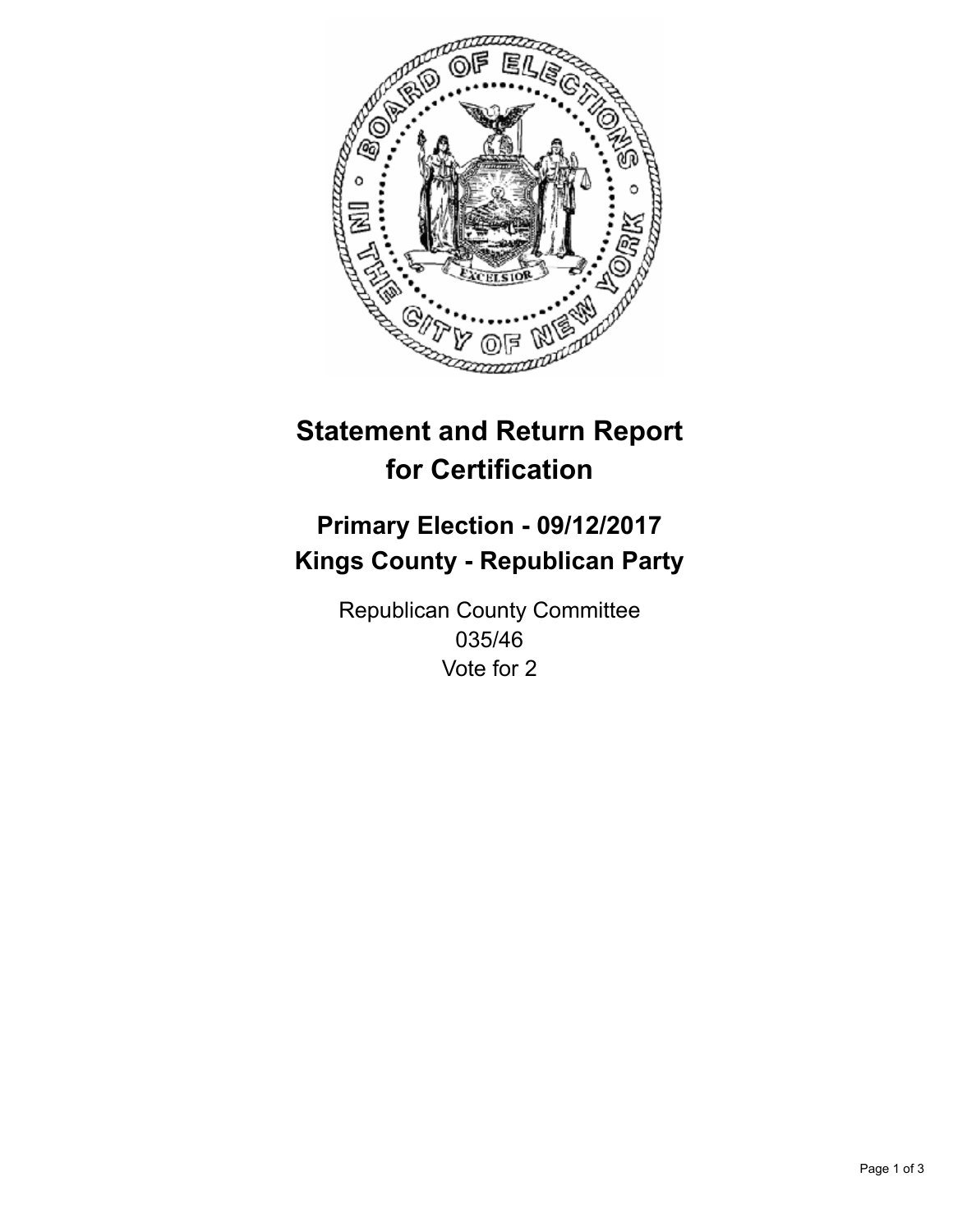

## **Assembly District 46**

| <b>PUBLIC COUNTER</b>                                    | 11 |
|----------------------------------------------------------|----|
| <b>MANUALLY COUNTED EMERGENCY</b>                        | 0  |
| ABSENTEE / MILITARY                                      |    |
| AFFIDAVIT                                                | 0  |
| <b>Total Ballots</b>                                     | 12 |
| Less - Inapplicable Federal/Special Presidential Ballots | 0  |
| <b>Total Applicable Ballots</b>                          | 12 |
| <b>TAMMY TRUONG</b>                                      |    |
| <b>KATHLEEN RAVALLI</b>                                  | 5  |
| <b>ANTHONY G. BEHETTE</b>                                | 7  |
| ROBERT L. HOWE                                           | 7  |
| <b>Total Votes</b>                                       | 20 |
| Unrecorded                                               | 4  |